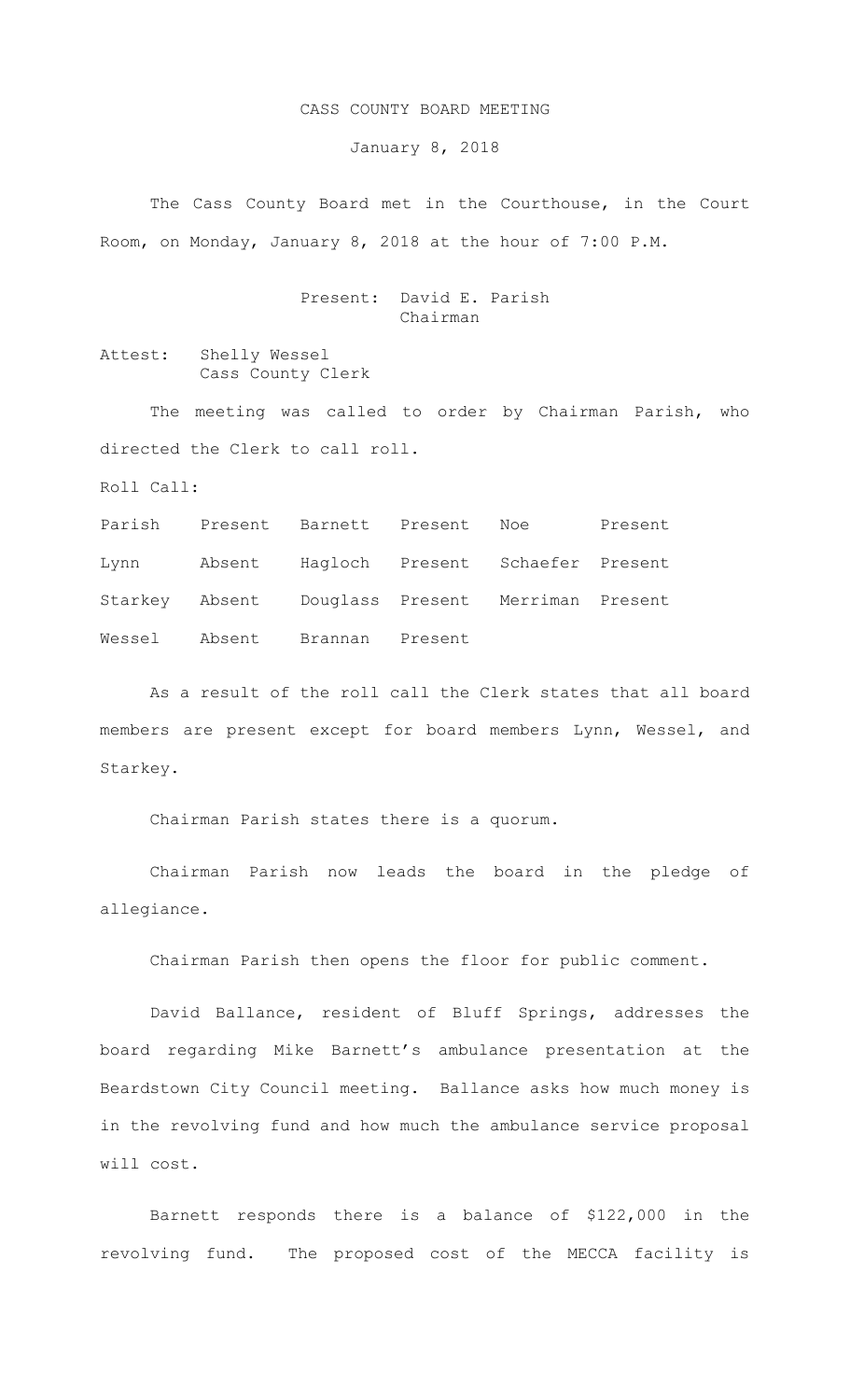\$35,000, but the County is budgeting \$70,000 to cover the costs of adding sleeping quarters and shower facilities.

Parish clarifies that these amounts are not firm and no offer has been made on the facility at this time.

Barnett states the ambulance equipment is owned by CAV. Bob Daniels owns the MECCA facility and CAV leases the equipment to MECCA. The County is hoping CAV will continue to lease the equipment to the new ambulance service.

Ballance then requests, on behalf of the voters of his district, that the State's Attorney conduct a competency exam on Eva Lynn to determine her fitness to serve on the County Board.

The Clerk next reads the minutes from the December 11, 2017 Cass County Board Meeting.

Barnett makes a motion to approve the minutes and Merriman seconds the motion. The vote is by acclamation and declared carried.

The Chairman directs the Clerk to read the Correspondence.

There being no action taken the correspondence is ordered filed.

Chairman Parish next calls for reports from the standing committees:

Clerk Wessel, reporting for the Courthouse and Jail committee, reports the committee met on January 4th and approved all bills as presented.

Hagloch reports the Road and Bridge committee met on January 2nd and approved all bills.

Merriman, Chairman of the Public Safety, Environment and Housing Committee, reports the committee met December  $18<sup>th</sup>$ .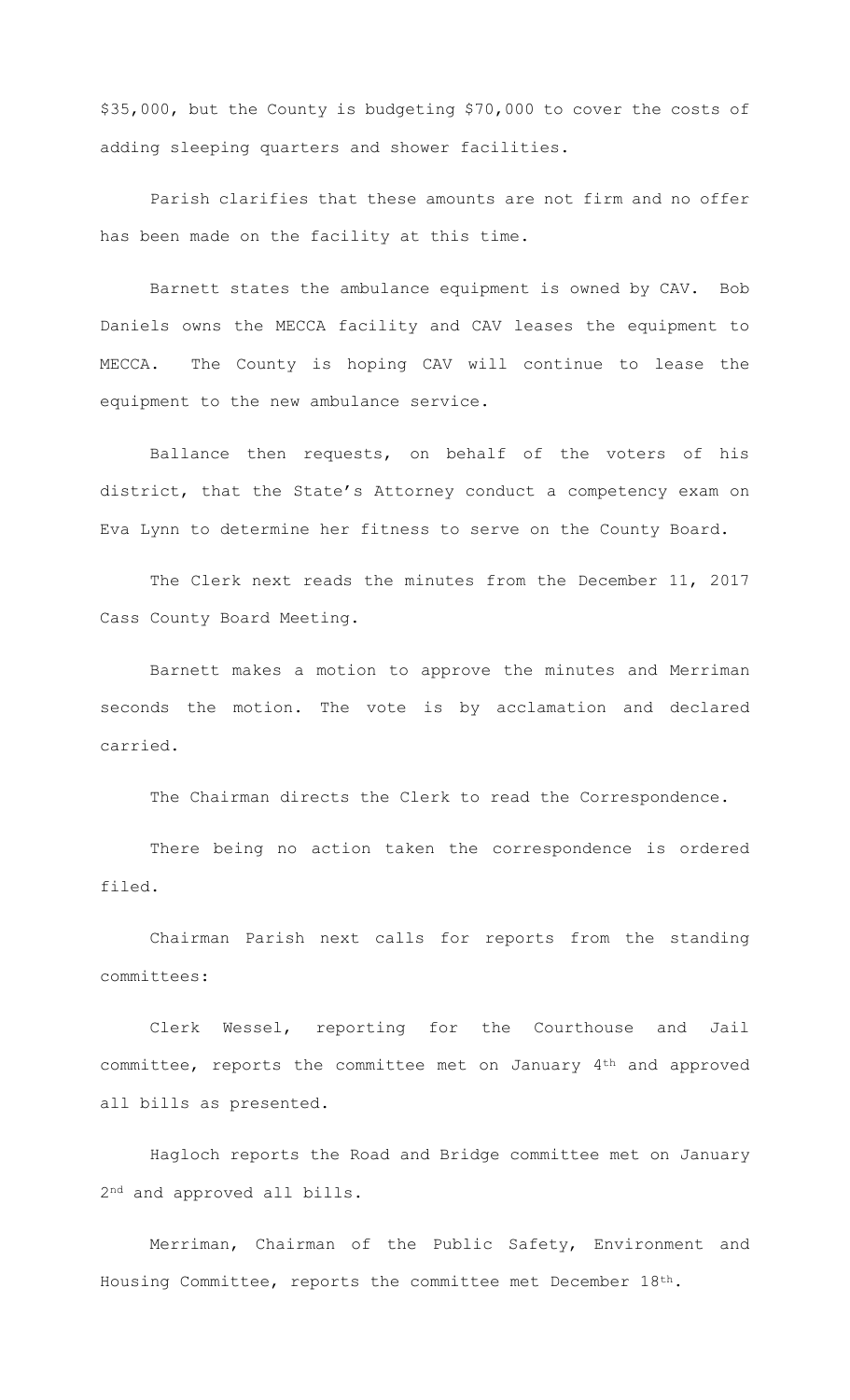Merriman reports Animal Control met December 28th. There were 13 dogs picked up, 9 returned to their owners, 1 adopted and 3 were euthanized.

Merriman, reporting for Cass Rural Water, reports they are still working on obtaining easements. Construction should begin in early spring.

Brannan, reporting for the Health Board, reports the committee met December 27th. The Virginia office is still having problems with Trotter Construction regarding the remodel.

Merriman, reporting for the Supervisor of Assessment's Committee, reports the committee met December 18th. Terri Cooper has mailed the annual Senior Citizen Assessment Freeze applications.

Hagloch, reporting for the Insurance and Bonds committee, reports 11 employees switched to the HSA plan during the October open enrollment period.

There are no reports from the following committees: Finance and Judiciary Legislative Liquor Control Economic Development Policies and Procedures  $E - 9 - 1 - 1$ Arenzville Rural Water Resource Conservation O.E.D.C.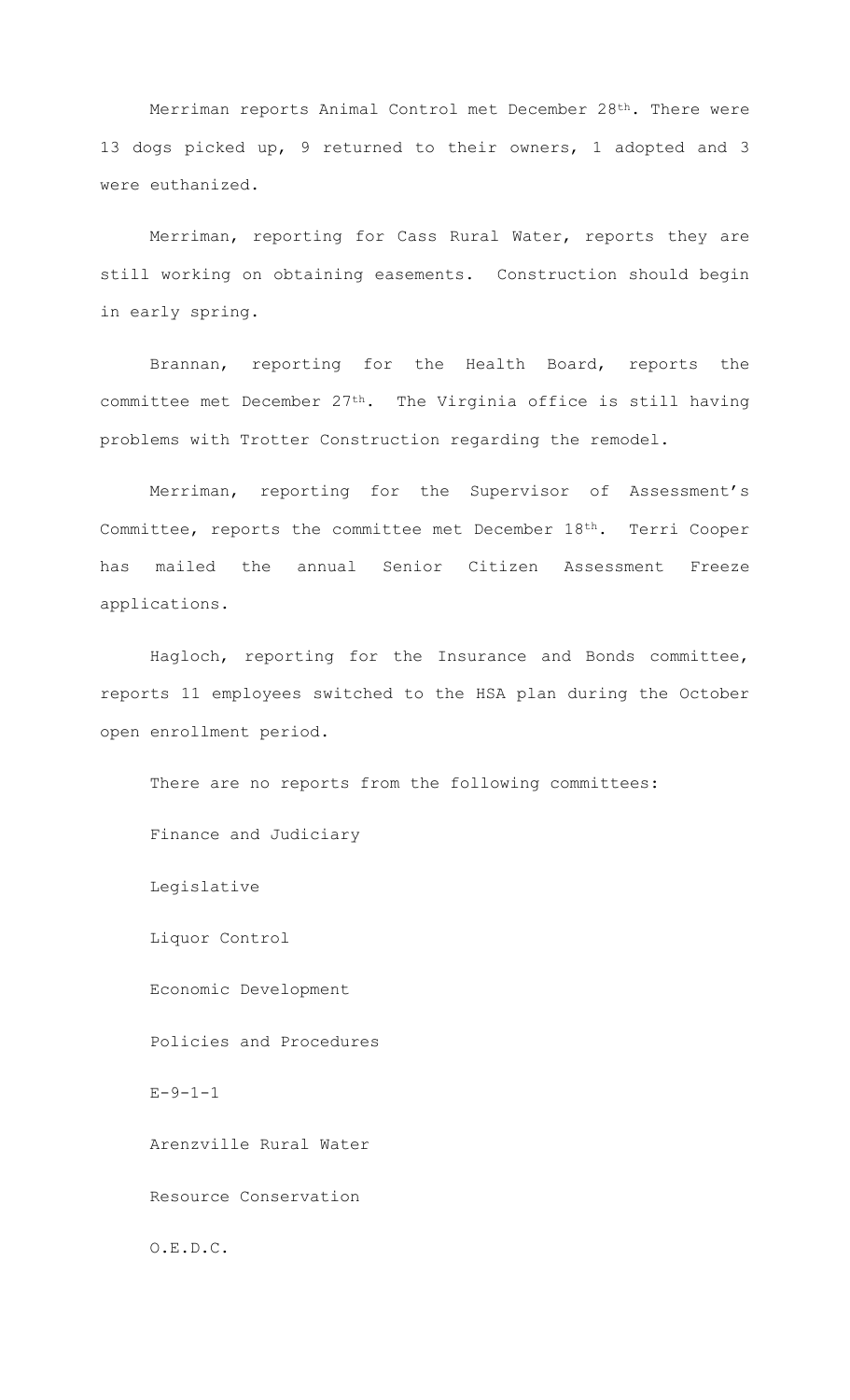O.E.D.C. Tourism

Mental Health

Beardstown T.I.F.

Cooperative Extension

MCS Community Services

The Board next moves on to new business.

The Clerk presents the appointments of the Cass County Ethics Officer and to the Cass County Zoning Board. A motion to approve the appointments is made by Barnett and seconded by Douglass. The vote is by acclamation and declared carried.

 The Clerk next presents the Cass County Trustee Resolution. A motion to approve the resolution is made by Merriman and seconded by Noe. The vote is by acclamation and declared carried.

 Tim Icenogle, Cass County Highway Engineer, presents the Agreements with Artisan and Hutchison for Various 2018 Engineering Services. A motion to approve the agreement is made by Schaefer and seconded by Brannan. The vote is by acclamation and declared carried.

The Clerk next presents the monthly reports for the Sheriff, Treasurer, Zoning Officer, Circuit Clerk, County Clerk, Death Examiner, Maintenance Engineer, State's Attorney, and Public Defender. A motion to receive the reports is made by Hagloch and seconded by Schaefer. The vote is by acclamation and declared carried.

The Clerk next presents the semi-annual report for the Circuit Clerk. A motion to receive the report is made by Hagloch and seconded by Douglass. The vote is by acclamation and declared carried.